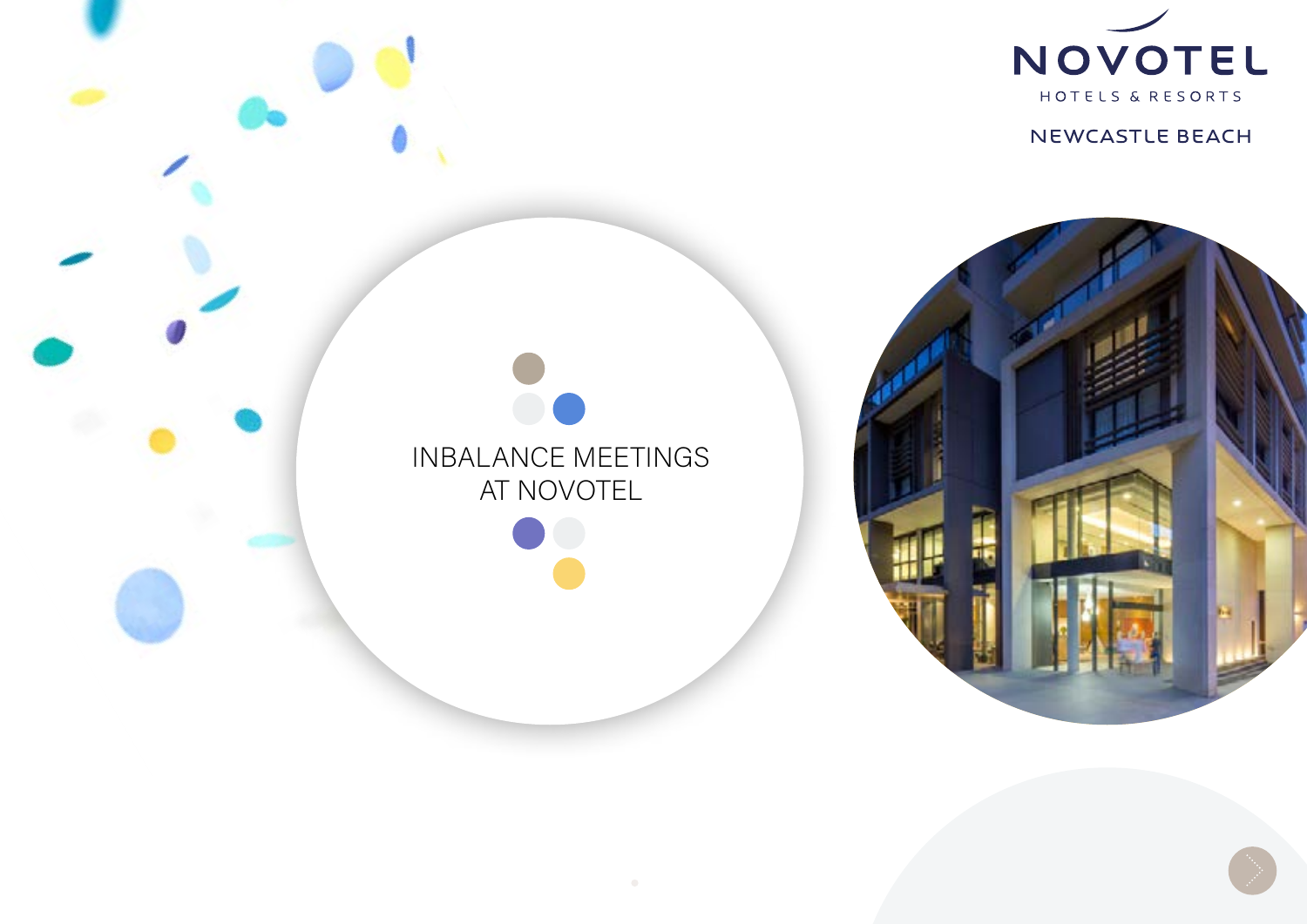# **DESTINATION AND OVERVIEW**

Novotel Newcastle Beach is situated on the doorstep of one of the best surfbreaks in Australia, Newcastle Beach. The hotel commands the corner of a quaint beachside city block surrounded by renowned Newcastle restaurants, cafes and bars that make it the perfect destination for families, couples and business travellers. Shopping precincts, art galleries and picturesque coastal walks are also only a moment away.

The contemporary hotel rooms are all designed with easy living in mind. Many of the rooms also offer partial views of Australia's east coast and Newcastle's working harbour that make staying at Novotel Newcastle Beach a dream.

The hotel's modern dining restaurant, Bistro Dalby, offers a contemporary Australian menu that tempts taste buds with local and seasonal dishes. With a fully equipped bar, indoor and alfresco dining options and a relaxed atmosphere, it is the perfect place to catch up with friends or colleagues.

Novotel Newcastle Beach offers three flexible function rooms all with natural light. The rooms can accommodate large conferences and smaller boutique events and a dedicated events coordinator makes the entire process a seamless experience.

# GETTING HERE

- By Train: Station- 3km
- By Lightrail: Station- 200m
- By Plane: Newcastle Airport- 35km
- By Car: 2 hours drive north of Sydney via the M1 Pacific Motorway

# Novotel NEWCASTLE BEACH

5 King Street Newcastle NSW 2300 AUSTRALIA Tel: +61 2 4037 0000 Fax: +61 2 4032 3799 Email: h8771@accor.com





connect



plans & **CAPACITY** 4

TIME OUTS & Health wellbeing

PLAN AND PLANS PLANS OUTS SHEALTH SONNECT **MENU OPTIONS** 

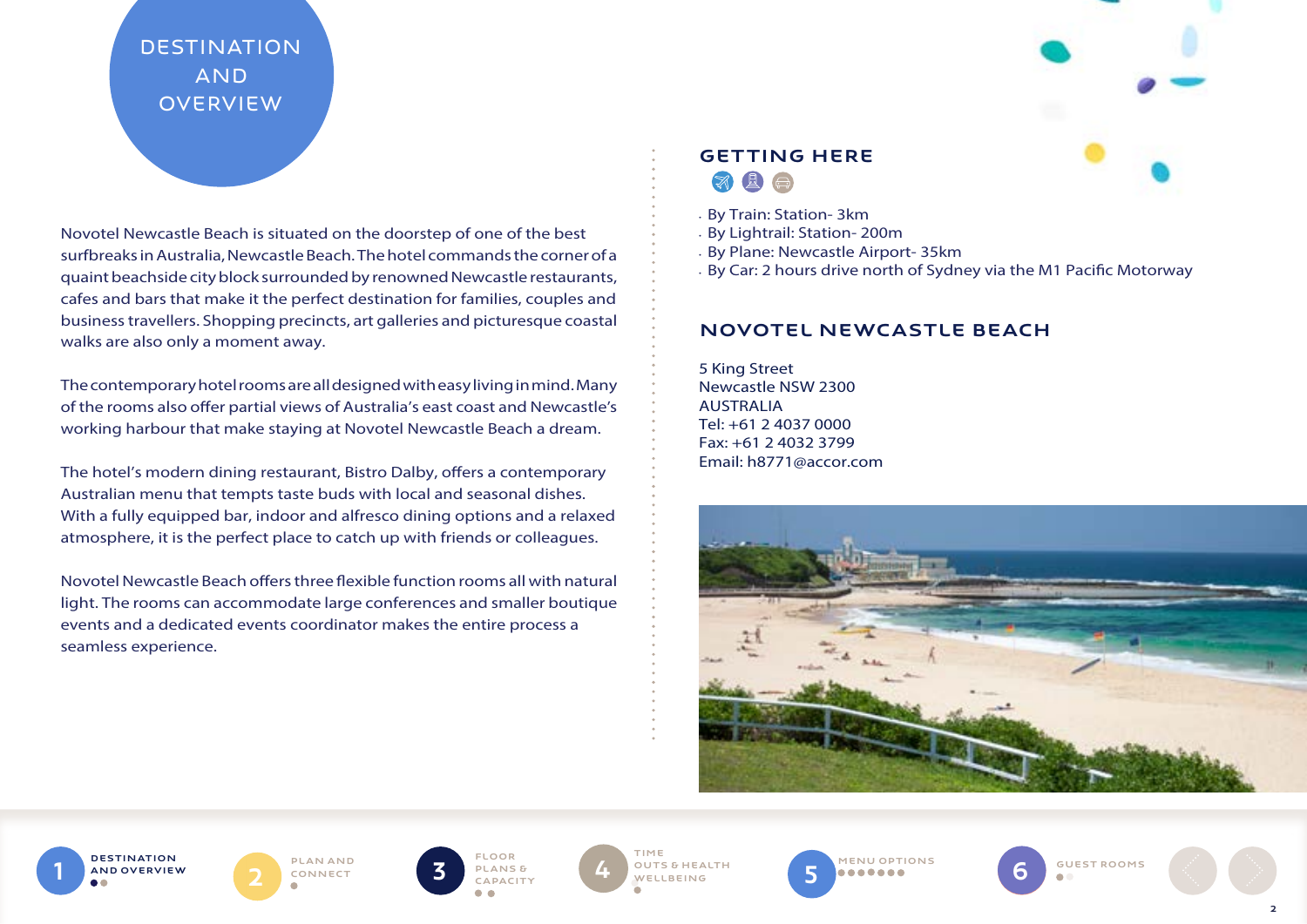

# **OUR INTENT**

A place for people to meet, focus their energy and create moments of impact to achieve great meeting outcomes.

# **MISSION STATE-MENT**

For every guest to leave a Novotel feeling calm, grounded, clear-headed and motivated. In our words they are balanced.











PLAN AND

plans & capacity  $\sim$ 



5<sup>}</sup>

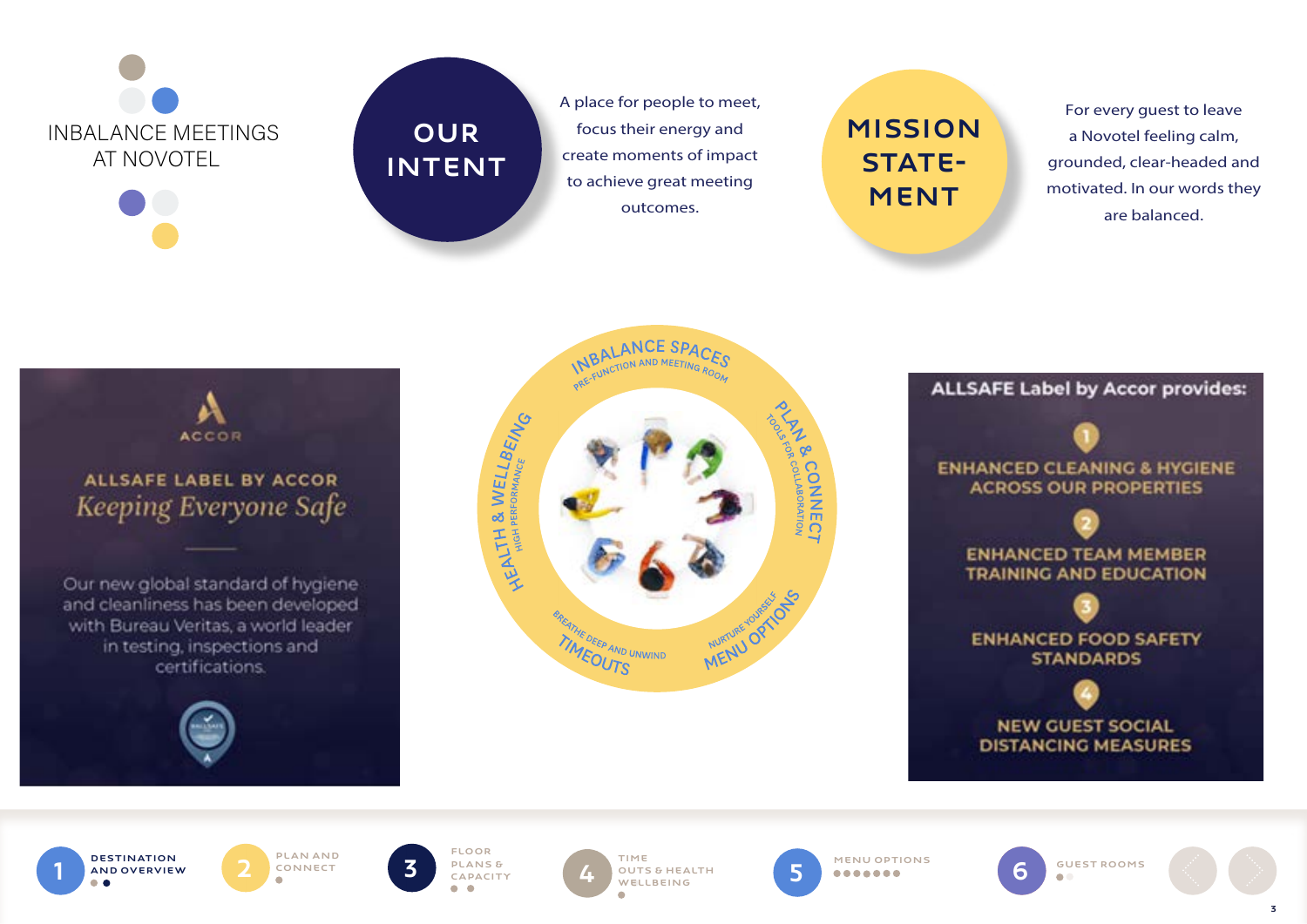

We understand that clients are often searching for new, unique venues that offer something different from the standard room set up. We know the ideals you could be looking to cultivate: inventiveness, creativity, connection.

Designed to help foster these ideals, InBalance Meetings provides a comfortable, flexible space that can adapt to almost any type of meeting.

All meeting rooms feature floor-to-ceiling windows allowing ample natural light to promote balance with the outside world.

PLAN AND<br>CONNECT



# The InBalance Meeting room features the following:

- White boards and flip charts to capture ideas to support the brainstorming and problem solving process (included in conference package price or can be hired)
- Fitballs on request to facilitate a relaxed environment and as props for the timeout sessions (complimentary)
- Yoga mats available to stretch during your meeting (complimentary)
- Refreshment Station featuring fruit infused water, apples and muesli bars to ensure delegates stay hydrated and alert (included in conference package price)

**TINATION OVERVIEW** 

Floor plans & CAPACITY

PLAN AND **5** PLANS & **4** OUTS SHEALTH **5** TIME OUTS & Health WELLBEING 4



7 GUEST ROOMS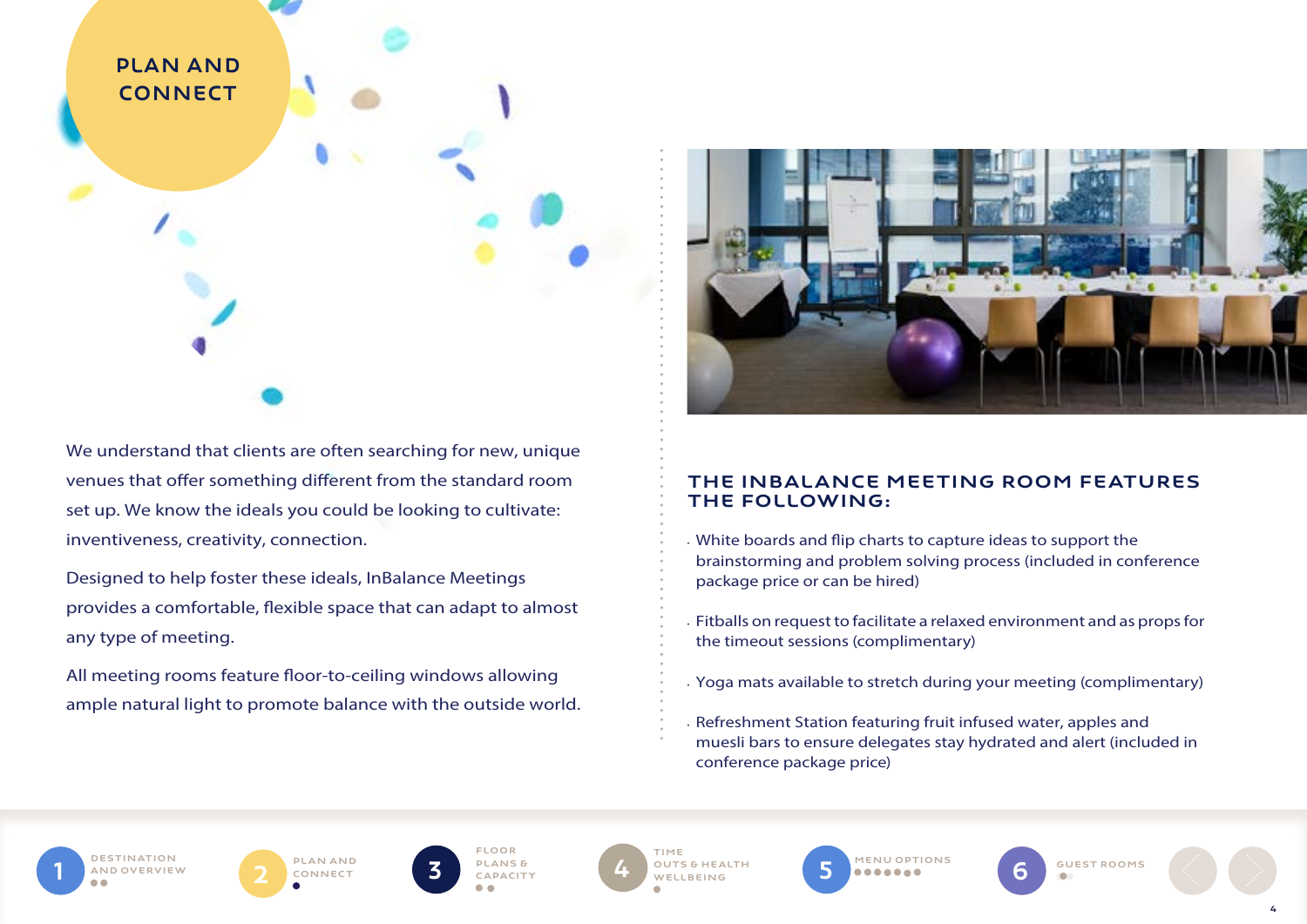

| <b>Room Name</b>               | max<br>Capacity | Height<br>(m) | Area $(m2)$ | <b>I</b> :<br>1.111<br>U-Shape | $\sim$<br><br>0000000<br>$\overline{\cdots}$<br>Classroom | ŧ<br>l:<br><b>Boardroom</b> | $\bullet$ $\bullet$<br><b>30000</b><br><br><b>Theatre</b> | Cocktail  | <b>DOLLARS</b><br>- -<br><b>Banquet</b> | <u> :Q:</u><br>$: \bullet$<br>Cabaret |
|--------------------------------|-----------------|---------------|-------------|--------------------------------|-----------------------------------------------------------|-----------------------------|-----------------------------------------------------------|-----------|-----------------------------------------|---------------------------------------|
| Morrow I                       | 120             | 2.8           | 125         | 30                             | 54                                                        | 30                          | 120                                                       | 100       | 100                                     | 64                                    |
| Morrow II                      | 30              | 2.8           | 41          | 15                             | 15                                                        | 14                          | 30                                                        | 30        | 30                                      | 24                                    |
| Newton<br><b>Boardroom</b>     | 30              | 2.8           | 48          | 21                             | 24                                                        | 20                          | 30                                                        | 30        | 30                                      | 24                                    |
| Morrow                         | 150             | 2.8           | 178         | ΝA                             | 75                                                        | ΝA                          | 150                                                       | 140       | 140                                     | 96                                    |
| <b>Bistro Dalby</b><br>Inside  | <b>NA</b>       | 4.5           | 65          | ΝA                             | <b>NA</b>                                                 | ΝA                          | ΝA                                                        | <b>NA</b> | 30                                      | <b>NA</b>                             |
| <b>Bistro Dalby</b><br>Outside | <b>NA</b>       | ΝA            | 121         | ΝA                             | ΝA                                                        | ΝA                          | ΝA                                                        | <b>NA</b> | <b>NA</b>                               | <b>NA</b>                             |



Destination AND OVERVIEW PLAN AND CONNECT

Floor  $\bullet$ 



WELLBEING



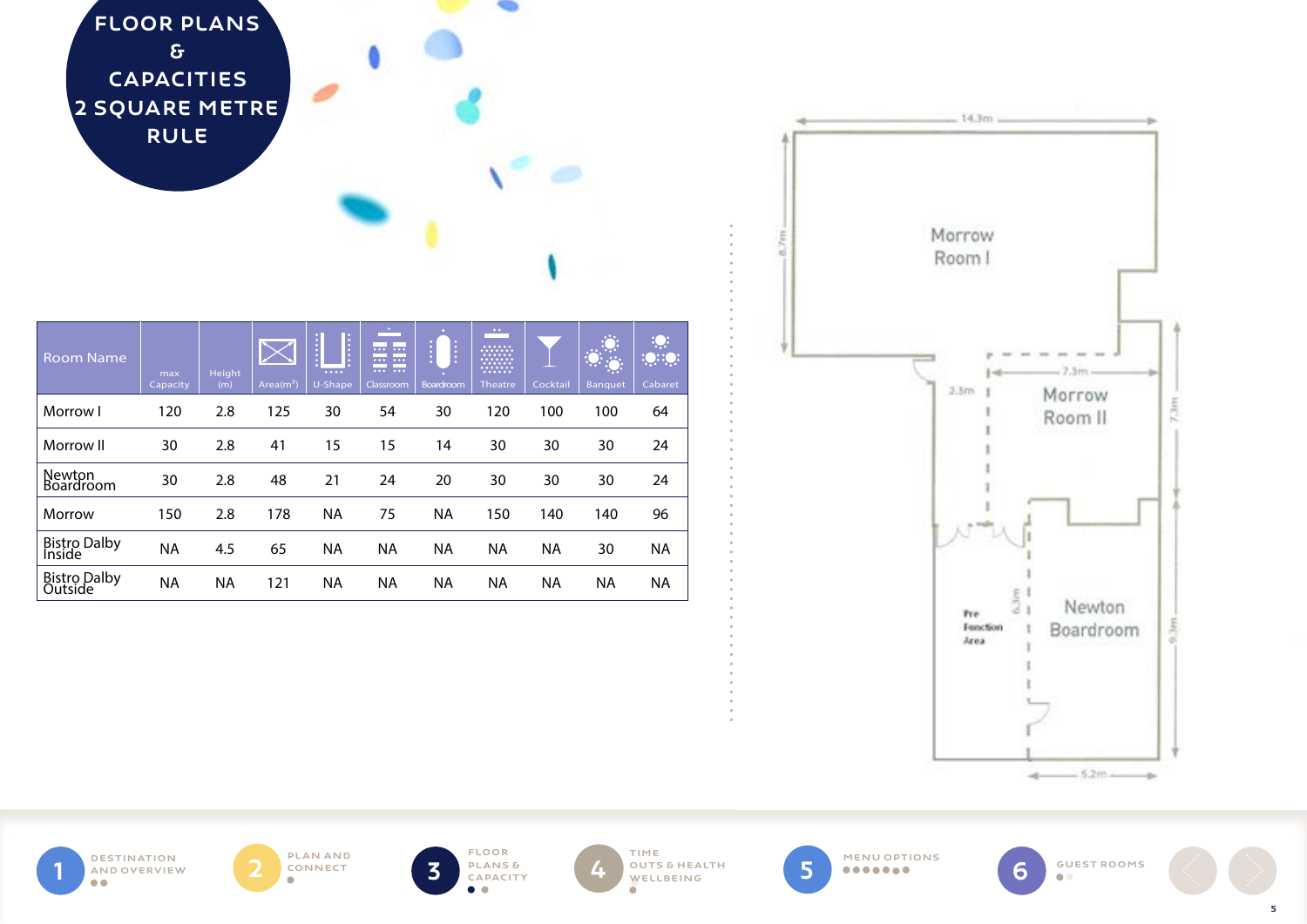

NEWTON BOARDROOM AND RESERVE THE RESERVE TO A MORROW ROOM II



MORROW ROOM I MORROW ROOM I  $T_{\rm m}$ 



Destination AND OVERVIEW

PLAN AND<br>CONNECT





WELLBEING ÷



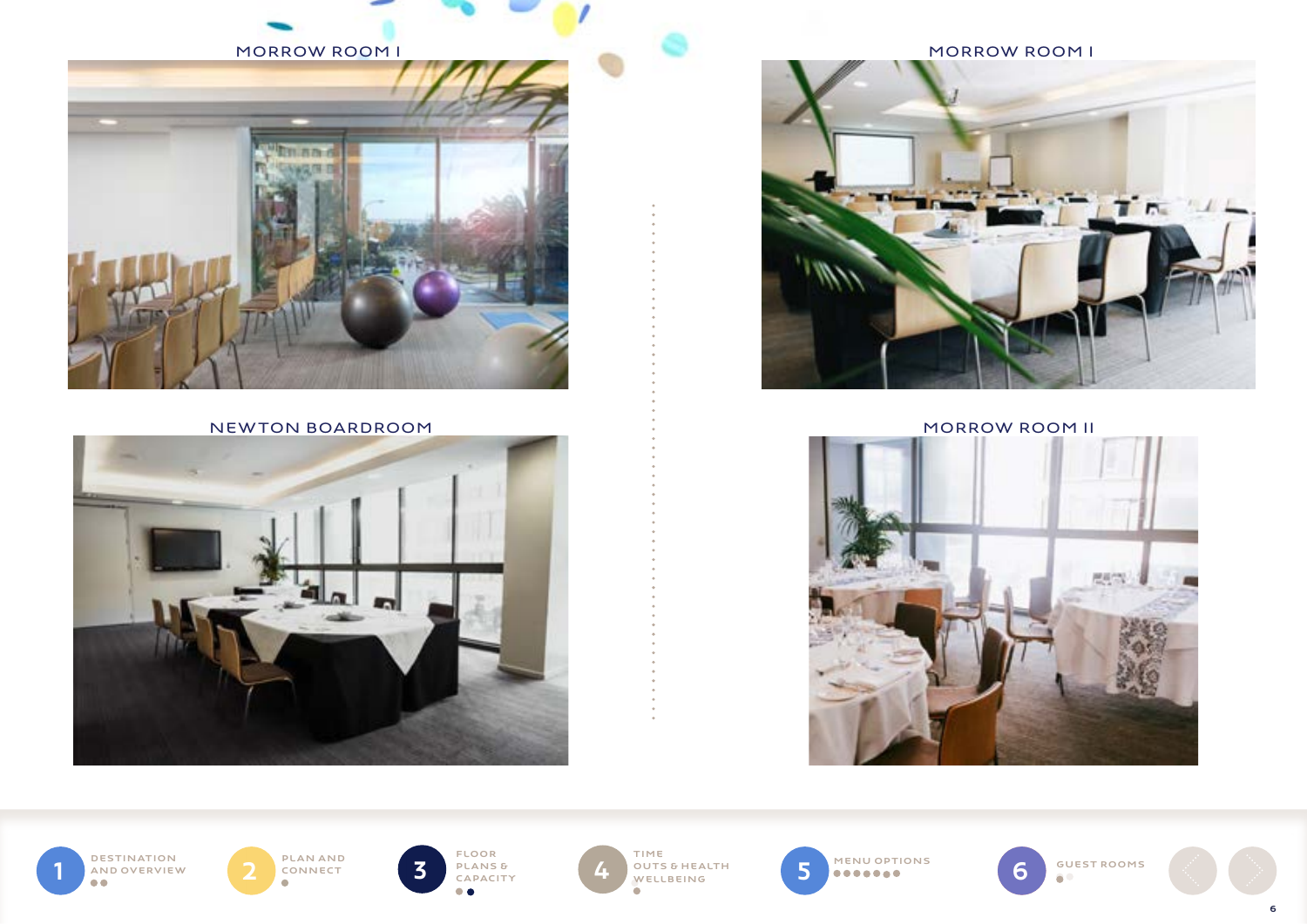# TIME OUT **ACTIVITIES**

# **HEALTH** AND **WELLBEING**

# PEAK PERFORMANCE MEETINGS & EVENTS

Novotel InBalance provides the ideal setting for a high performance health and wellbeing conference experience. Clients can choose to incorporate nutritional content, high energy time out activities and team building experiences to forge a greater connection and collaboration between meeting participants.

#### Meditainment

The ability to clear the mind to focus on the task ahead is something successful people have known for generations.

We can take you there with Meditainment, a 20 minute audio-visual relaxation experience using multi-sensory techniques to clear the mind so you focus on the meeting agenda.

#### YOGA STRETCH withmindfulness

COMPLIMENTARY **CONFERENCE DACKAGE** ACTIVITIES

### Take a walk

InBalance local area maps give you options for a 20 minute walk or run to revive the senses, relieve stress and get the creative juices flowing again.

#### Additional options- priced separately

# **ACTIVITIES**

- Newcastle Scramble Teams explore the Newcastle CBD and city beaches solving clues, collecting scavenger items and capturing team photos aiming to outscore their opponents.
- Amazing Race An action packed 3 hour adventure that takes teams across Newcastle as they compete to complete all the roadblock challenges and arrive to the finish location.
- Beach Olympics Healthy competition with sand between your toes as teams face off in a series of mild team based sporting challenges.

#### **WORKSHOPS**

- Amessador Sally Fitzgibbons • Stretching Guy- this is a 1.5 hour interactive session designed to be a combination of information and also practical stretching, yoga and meditation practice. Fun and also very informative. Indoors or out.
- Team Energy Balance- this session is designed to be an investigation into the energy balance and functionality levels of the team. Investigate the impact of individual behaviours that combine to affect the collective team energy.
- Nutrition workshop- learn the basics and the extremes of nutrition in our lives. Session can be shaped to be specific to your team and their needs.

**ESTINATION** AND OVERVIEW

Head to toe is a virtual 12 minute yoga stretch, a low impact routine that can be done in business attire.

> PLAN AND CONNECT



1 AND DESTINATION 2 CONNECT 3 PLANS & 4 WELLBEING 5 MENU OPTIONS 4 OUTS & HEALTH 5 MENU OPTIONS wellbeing

5



Novotel We*llness*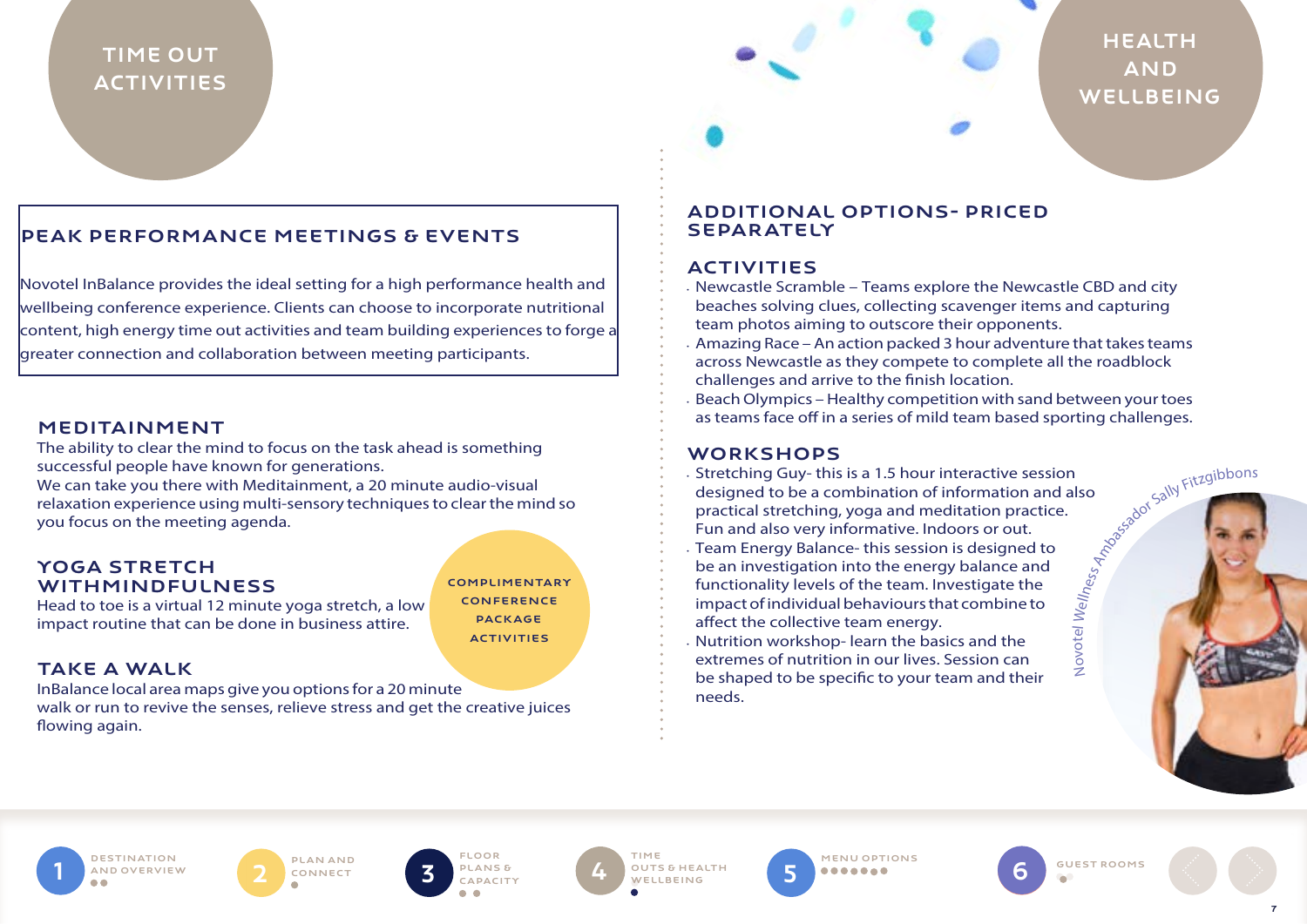InBalance **PACKAGES** 

#### Half Day Conference Package \$60.00 per person, per day

#### Full Day Conference Package

\$68.00 per person, per day

# Conference packages include

- Note pads, pens, iced water, mints
- Up to 2 timeout activities
- Morning and afternoon tea (half day package excludes either morning or afternoon tea)
- Chef's selection gourmet buffet lunch\*
- Refreshment Station with apples and muesli bars
- Plenary Room Hire (as per timings and minimum numbers below)
- Whiteboard & flip chart

Full day: 8:00am to 5:00pm Half day: 8:00am to 12:00pm OR 1:00pm to 5:00pm

Minimum numbers for day packages apply:

- 10 people in Morrow II and Newton Boardroom
- 30 people in Morrow I Room
- 50 people in Morrow Room

\*if your group is 10 people or less and the only group in-house a 2 course plated lunch will be available in our restaurant



# Breaks

Chef's daily rotation of morning and afternoon tea including 1 item per break from the following menu accompanied by seasonal fruit, with Nespresso pod coffee and a selection of teas

Sample break menu items (rotate daily) :

- Organic Greek yoghurt with berries & toasted muesli
- Blueberry banana bread
- Honey oat slice
- Dark chocolate & macadamia brownie
- Homemade lemon drizzle cake
- Banana oat bran muffin (GF)
- Zucchini, carrot & honey slice
- Spinach, sundried tomato & goats cheese muffin
- Shaved leg ham & cheddar cheese croissant
- Chef's selection of savoury pastry scrolls

**TINATION OVERVIEW** 

PLAN AND CONNECT 2



Floor

1 DESTINATION 2 CONNECT 3 PLANS 6 4 OUTSEHEALTH 5 MENU OPTIONS OUTS & Health WELLBEING 4 OUTSEHEALTH 5 MENU OPTIONS

5<sup>}</sup>

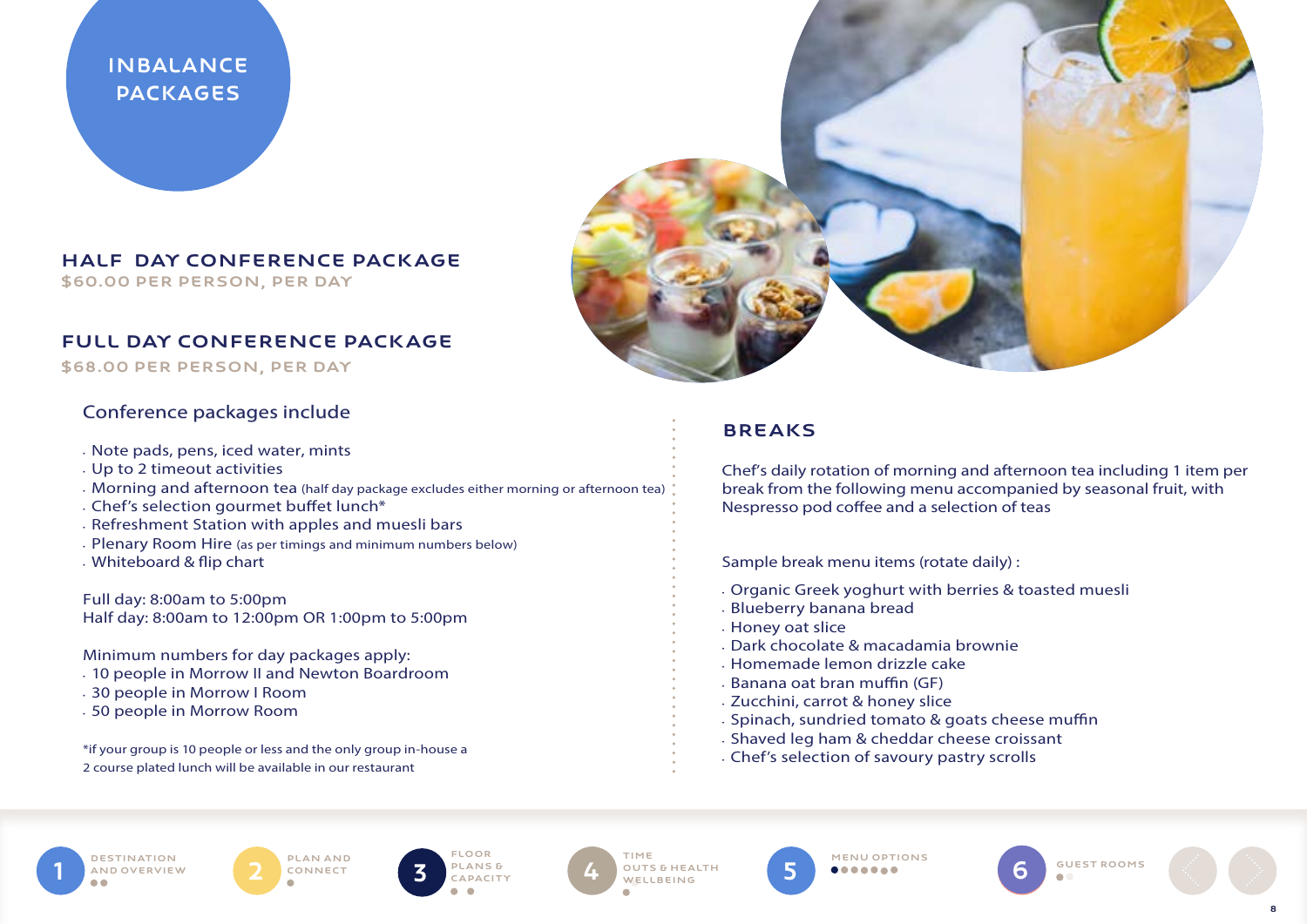# InBalance **PACKAGES**

# CONFERENCE LUNCHes

Included in day conference package

# Buffet lunch menus include

- Chef's daily creation sandwiches & wraps
- • Chef's selection hot dish
- Chef's selection gourmet salads
- Selection of gourmet cakes & sweets
- Tea & Nespresso coffee station
- Sparkling water or juice

Note: Menus rotate daily. Additional cost \$5pp to select preferred menu. Additional cost \$10pp to request a 2 course lunch rather than buffet



# ADDITIONAL OPTIONS

These additional items can be served at any time of the day to boost energy and increase productivity. Please note these are an additional cost. Minimum 10 people for all options, excluding doughnut wall.

# CONTINUOUS TEA & COFFEE

\$15 per person Tea and Nespresso coffee station, replenished throughout the day

# **HEALTHY SNACK BREAK \$6 PER PERSON**

Including popcorn and trail mix

### WAKE UP BALANCED \$15 PER PERSON

- Fruit juices
- Fresh fruit
- InBalance Bircher muesli
- Deli yoghurt, honey almond crunch pots
- Banana bread

# TEA BREAK PICK ME UPS \$6 PER PERSON

- Grilled breads with dips
- Rocky road slice
- InBalance brownie
- Fresh baked cookies
- Mini ice-cream
- Iced tea

# Doughnut platter \$4.50 per person

Minimum 20 people



PLAN AND CONNECT



Floor plans & **CAPACITY** 

**3** PLANS & TIME wellbeing





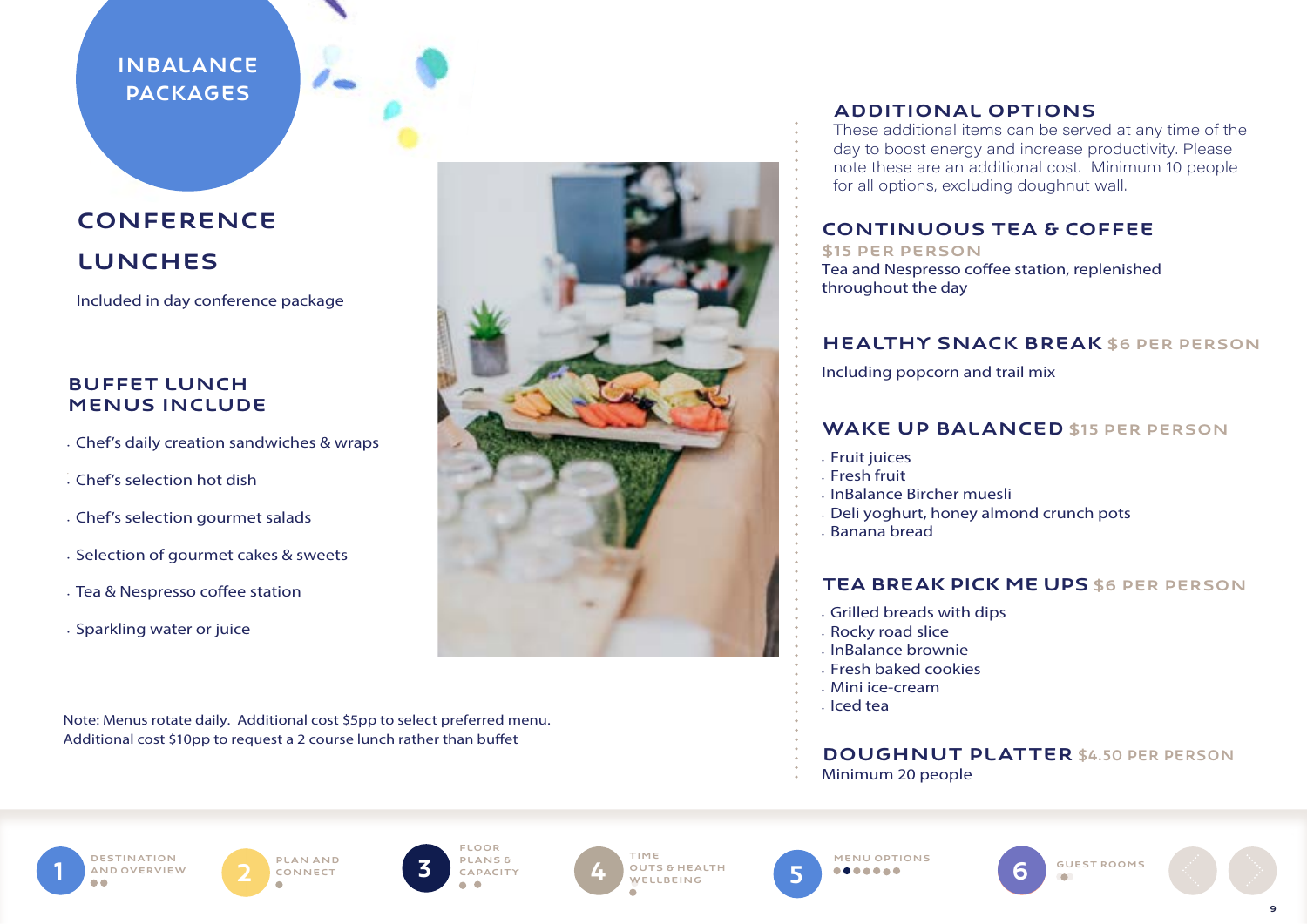**PRIVATE BREAKFAST MENUS** 

# LIGHT WORKING BREAKFAST - \$30.00 per person

Minimum 10 guests

- Seasonal fresh fruit salad
- Yoghurt with berries and almond crunch
- Bircher muesli cups
- Banana bread, mini muffins, croissants and Danishes
- Mushroom, tomato and cheese frittata
- Selection of chilled fruit juices
- Tea and Nespresso coffee station





# PLATED BREAKFAST - \$40.00 per person

Minimum 10 guests

# Served Individually

- Seasonal fresh fruit salad
- Yoghurt with berries and almond crunch
- Banana bread, mini muffins, croissants and Danishes

#### Hot plated dish

• Scrambled eggs with toasted sourdough, streaky bacon and grilled tomato

Selection of chilled fruit juices Tea and Nespresso coffee station

Please ask us if you would like to see further options for the plated dish





Floor plans & **CAPACITY 3** PLANS & **4** OUTS

**WELLBEING** 



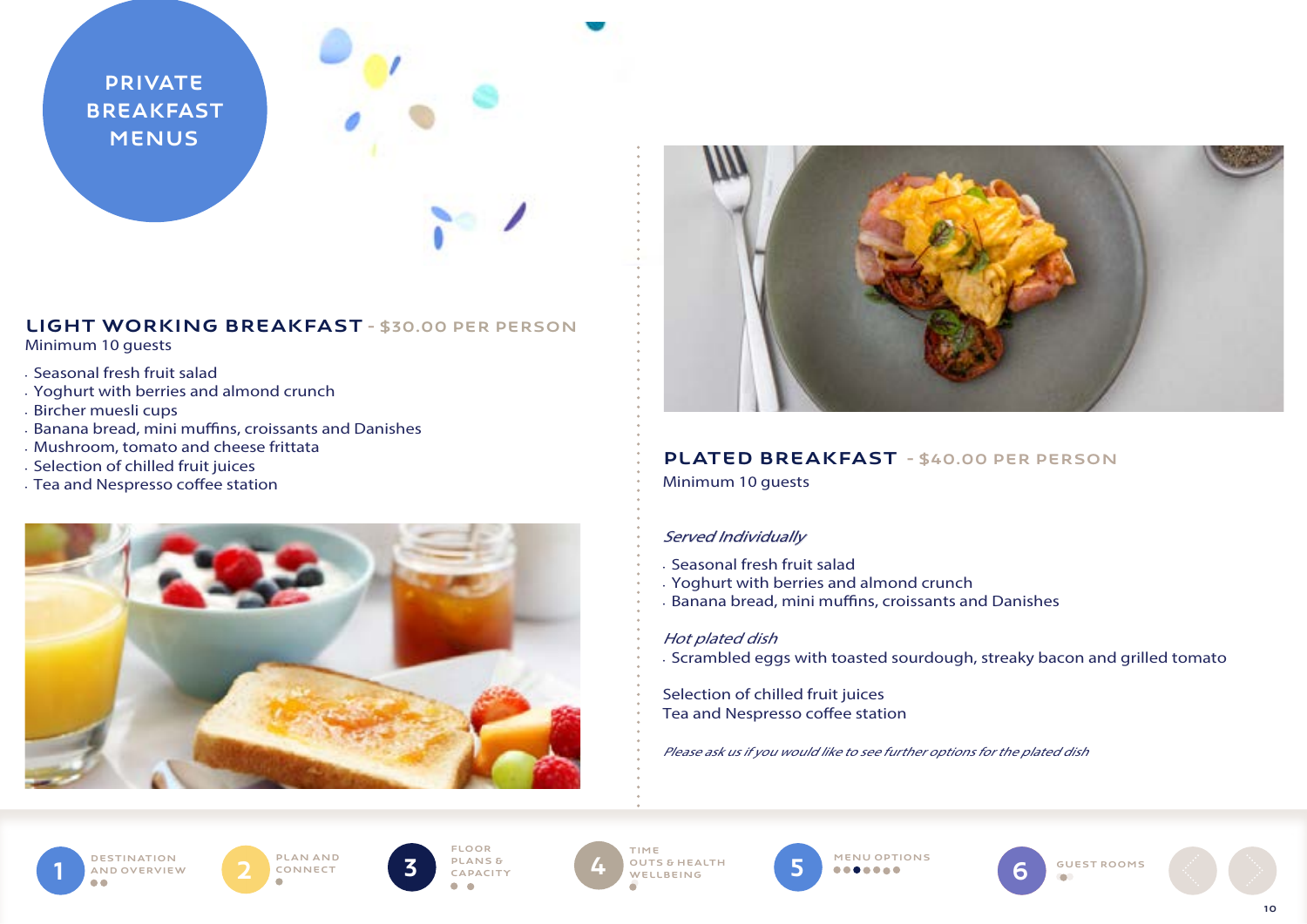**PRIVATE PLATED MENUS** 

# 3 COURSE ALTERNATE SERVE - \$70.00 per person 2 COURSE ALTERNATE SERVE - \$60.00 per person Minimum 20 guests

Menus are served with bread rolls and tea & Nespresso coffee station

#### Entree

Seared king prawns, pico de gallo, avocado tian, lemon oil Wood smoked chicken, witlof, black grape and walnut salad, verjuice dressing Apple cider braised pork ravioli, sea salt crackling and chunky tomato sauce Charred lamb fillet, sweet potato puree, blistered cherry tomato, rosemary jus Five spice duck breast, warm green bean and asparagus salad, shaved almonds Roasted pumpkin and ginger soup, crème fraiche sunflower granola (v)

# Main

Pan seared chicken supreme, roasted sweet potato, broccolini, red wine jus Char grilled lamb rump, crushed herb potato, dutch carrots, salsa rossa Kumara and parmesan ravioli, radicchio, sage burnt butter (v) Barramundi fillet, roast fennel, cavolo nero, saffron beurre blanc Char grilled beef sirloin, potato galette, green bean, mushroom ragout Grilled pork cutlet, apple and red cabbage compote, sautéed kipflers, calvados reduction

### Dessert

Sticky date pudding, butterscotch sauce, vanilla cream Frangipane tart, raspberry coulis, double cream Vanilla bean panna cotta, mixed berry compote, almond praline Dark chocolate tart, candied orange and farmhouse cream Individual pavlova, strawberries and passionfruit salad Warm chocolate macadamia brownie, salted caramel sauce, double cream

**DESTINATION OVERVIEW** 

PLAN AND<br>CONNECT



 1 6 PLAN AND OUTS & Health **WELLBEING** 4 OUTS SHEALTH 5 MENU OPTIONS

5 ) <sup>{</sup>

**GUEST ROOMS**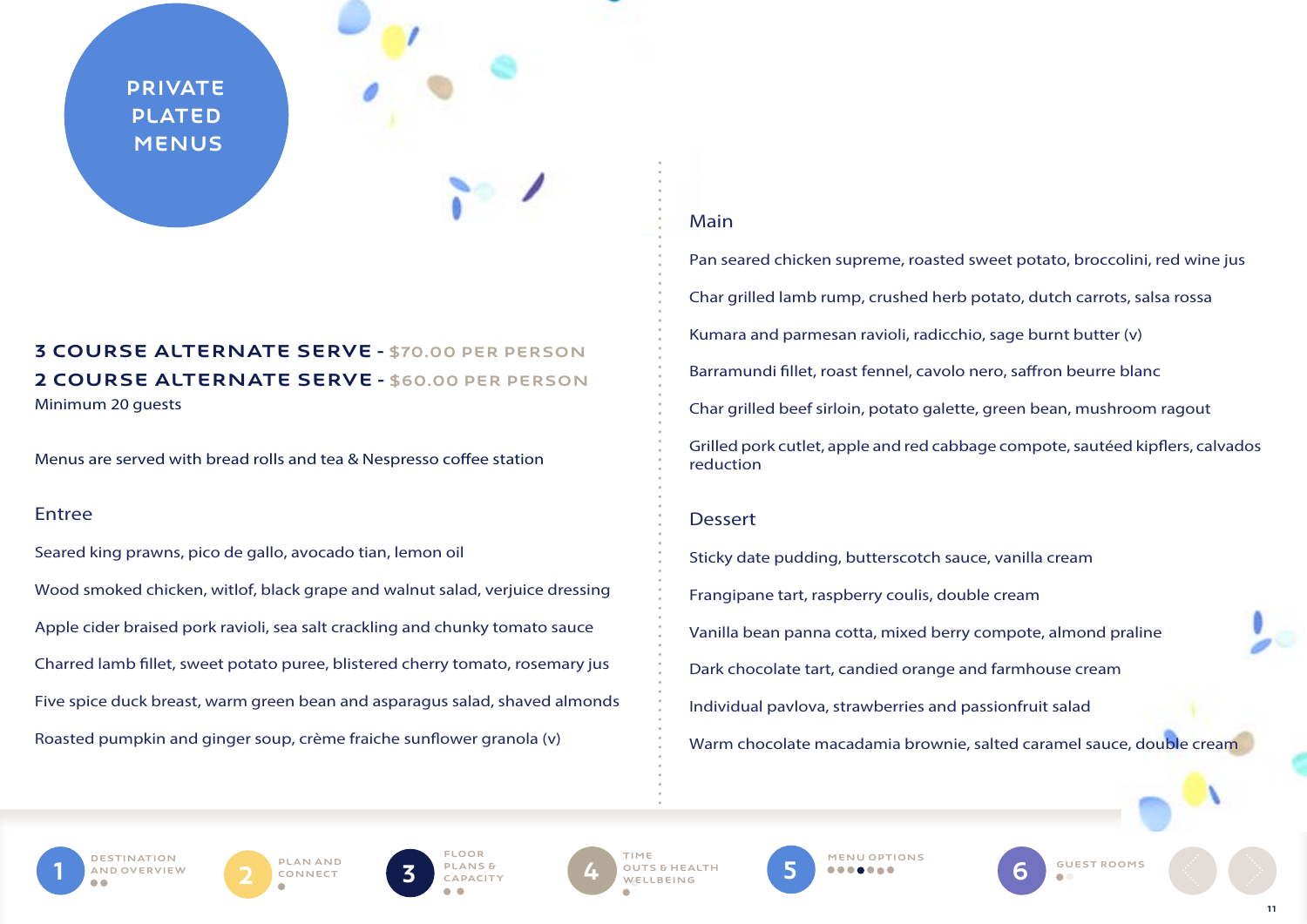# Individually PLATED **CANAPÉS**

#### Served individually per person

#### Maximum numbers apply

# Pre-Dinner Grazing platter

\$25.00 per person

(must be booked in conjunction with a dinner menu)

Selection of 3 hot and 3 cold canapes

# Substantial Canape Package 1

\$45.00 per person Selection of 3 hot and 3 cold canapes, 1 substantial and 1 dessert canapes

# Substantial Canape Package 2

#### \$65.00 per person

Selection of 3 hot and 3 cold canapes, 2 substantial and 2 dessert canapes

#### Cold Canapés

- Smoked salmon and cream cheese with rye crumble
- Prawn ceviche with lime, avocado and crisp tortilla
- Sundried tomato and goat cheese tartlet (v)
- BBQ peking duck and Asian herb salad
- Vine ripened tomato and olive bruschetta (v)
- Smoked chicken, grape and walnut salad (gf)
- Mini pork belly with pineapple chilli salsa (gf)
- Thai rice paper rolls with sweet chilli (v, gf)
- Selection of house made sushi pickled ginger and soy (v, gf)

#### Hot Canapés

- Lamb and rosemary koftas with cucumber raita (gf)
- Satay chicken skewers with peanut dipping sauce
- Mini vegetable spring rolls (v)
- Seared Canadian scallops with roast capsicum salsa (gf)
- Spinach, zucchini and feta roll (v)
- Panko crusted king prawns with lemon aioli
- Selection of mini gourmet pies
- Braised beef cheek and caramelised onion tart
- Roast pumpkin, leek and feta tartlet (v)
- Wild mushroom and brie arancini pesto aioli (v, gf)

#### Dessert Canapés

- Mini vanilla brulees (gf)
- Strawberries and cream with Belgium chocolate
- Mini apple crumble
- Washed rind, toasted sour dough, baked pear
- Portuguese tarts
- Seasonal fruit flan
- Petit pecan pie
- Chocolate fudge cake
- Passion fruit cheese cake

#### Substantial Canapés

- Pulled pork slider with red cabbage and apple compote
- Waygu beef cheek slider with caramelised onion, tomato and rocket
- Seafood fritto misto fried whiting , squid, prawn with lemon aioli
- Wild mushroom risotto, white truffle oil and grana padano (v, gf)
- Smokey chorizo, chicken and prawn paella (gf)
- Chicken Mie Goreng Indonesian stir fried noodle boat
- Salad of duck confit marinated feta, pear and caramelised walnuts
- BBQ pork belly tortillas with avocado and Mexican salsa

# Additional Items

\$4.00 per person

- \$6.00 per person Substantial canapé
- Additional hot, cold or dessert canapé

**ESTINATION** AND OVERVIEW





 1 6 PLAN AND OUTS & Health WELLBEING 4 OUTSEHEALTH 5 MENU OPTIONS



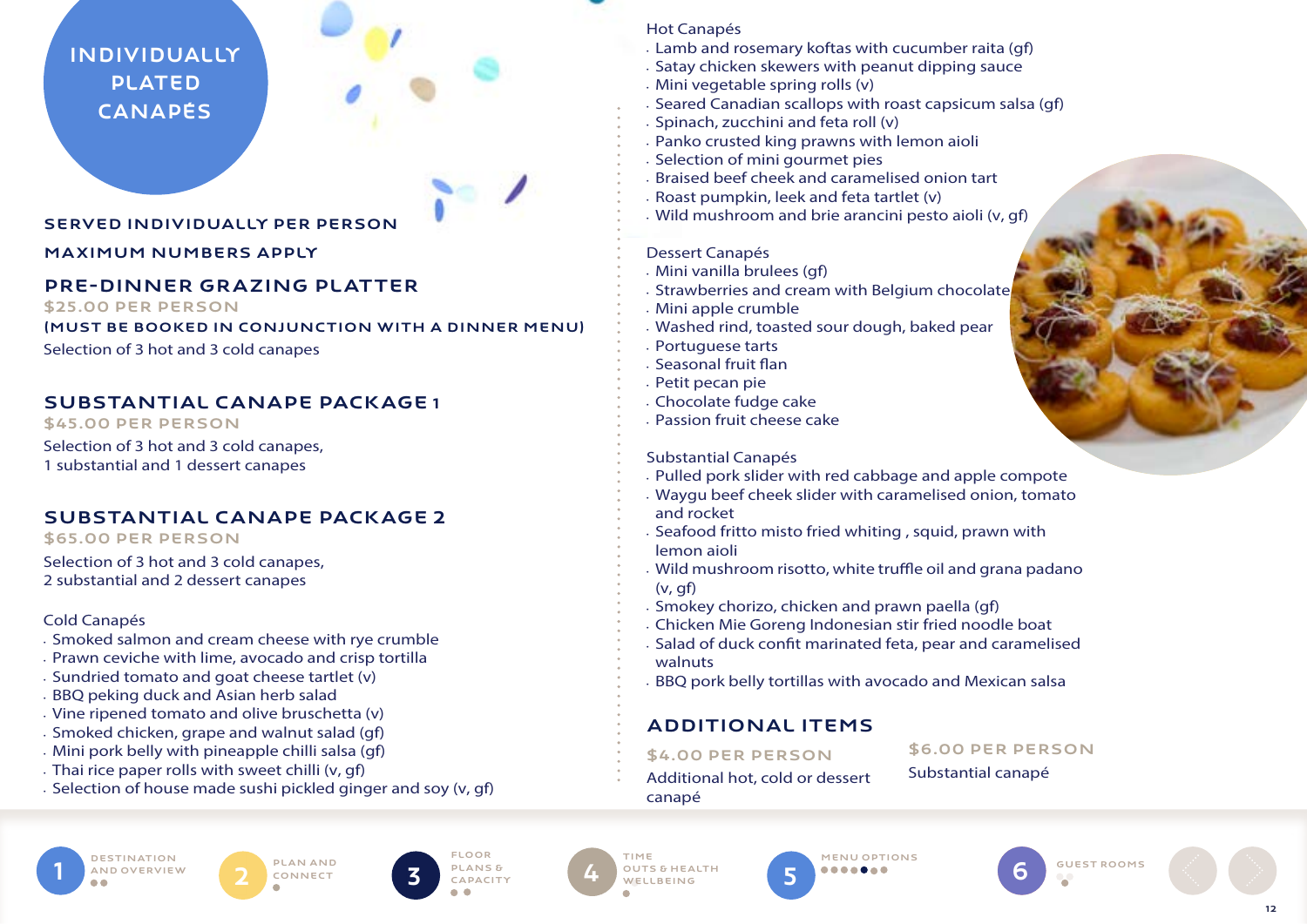

### SILVER PACKAGE

| 1 hour  | \$26.00 per person |
|---------|--------------------|
| 2 hours | \$32.00 per person |
| 3 hours | \$37.00 per person |
| 4 hours | \$44.00 per person |
| 5 hours | \$48.00 per person |

Bancroft Bridge NV Sparkling Brut

Bancroft Bridge Semillon Sauvignon Blanc

Bancroft Bridge Shiraz Cabernet

Sydney Brewery Lager Sydney Brewery Pale Ale James Boags Premium Light

Soft drinks, orange juice and iced water

### GOLD PACKAGE

1 hour \$29.00 per person 2 hours \$35.00 per person 3 hours \$40.00 per person 4 hours \$47.00 per person 5 hours \$51.00 per person

#### Tyrrells Moores Creek Sparkling Brut

Tyrrells Moores Creek Semillon Sauvignon Blanc OR Tyrrells Moores Creek Chardonnay

Tyrrells Moores Creek Shiraz OR Tyrrells Old Winery Pinot Noir

Sydney Brewery Lager Sydney Brewery Pale Ale James Boags Premium Lager James Boags Premium Light

Soft drinks, orange juice and iced water

#### PLATINUM PACKAGE

| 1 hour  | \$33.00 per person |
|---------|--------------------|
| 2 hours | \$39.00 per person |
| 3 hours | \$46.00 per person |
| 4 hours | \$51.00 per person |
| 5 hours | \$55.00 per person |

#### Rococo Premium Cuvee Sparkling

3 Tales Sauvignon Blanc OR Tyrrells Semillon

Tyrrells Shiraz OR Philip Shaw The Conductor Merlot

Sydney Brewery Lager Sydney Brewery Pale Ale Little Creatures Pale Ale Sydney Brewery Cider James Boags Premium Light

Soft drinks, orange juice and iced water

#### ADDITIONAL **OPTIONS**

Basic Spirits With mixer \$8.00 per serve

Smirnoff Vodka Johnnie Walker Red Gordons Gin Jim Beam Bundaberg UP rum Southern Comfort Bacardi Jose Cuervo Especial Tequila

Premium Spirits With mixer \$10.00 per serve

Absolut Vodka Canadian Club 42 Below Vodka Johnnie Walker Black Bombay Sapphire Gin Jameson Irish Whiskey

**DESTINATION** AND OVERVIEW

PLAN AND<br>CONNECT

Floor plans & capacity



**1** DESTINATION **2** PLAN AND **1** FLOOR TIME OUTS & HEALTH **5** MENU OPTIONS CONNECT **5** CONNECT **6** 4 OUTS SHEALTH 5 MENU OPTIONS 5

7 GUEST ROOMS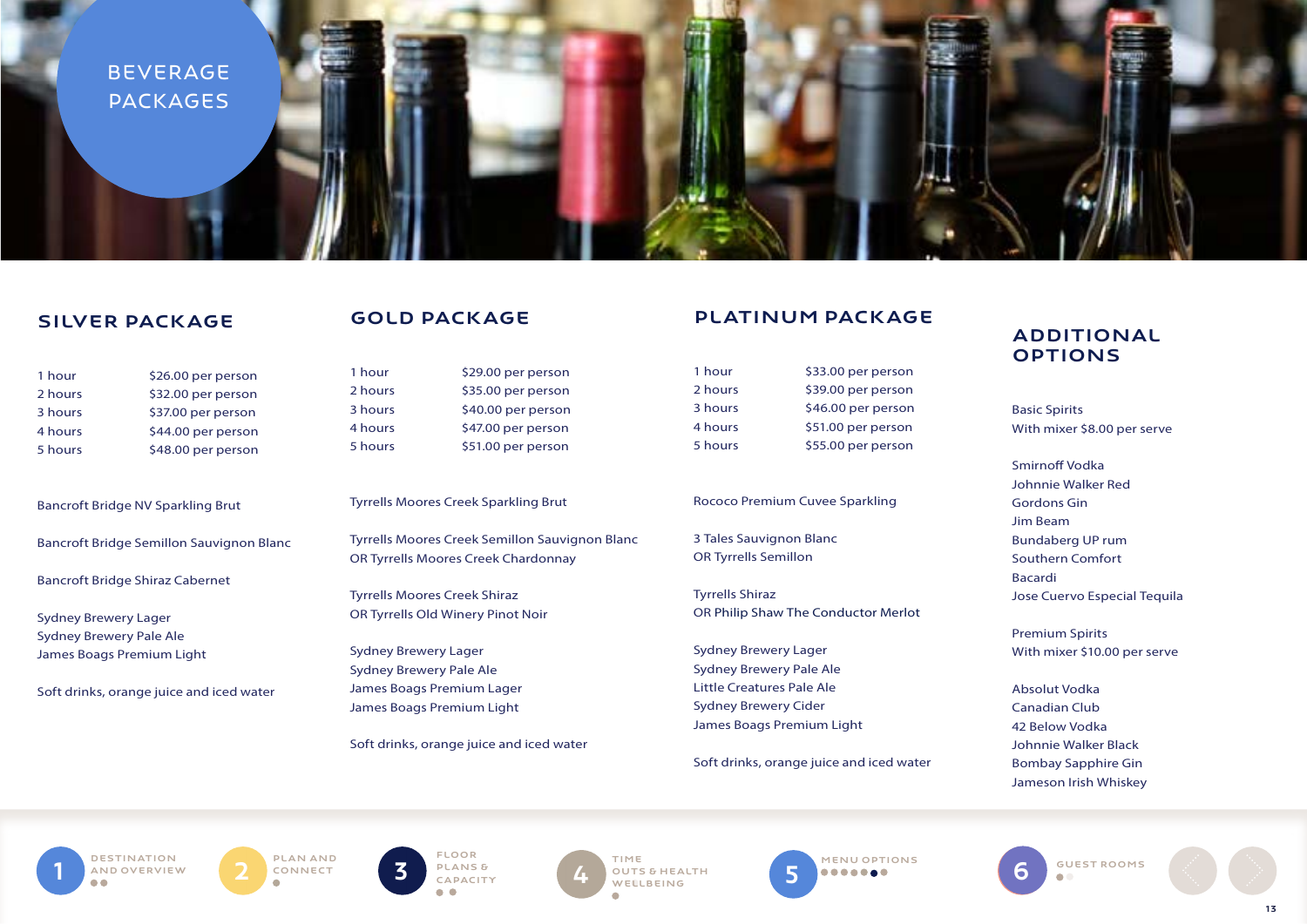# Sparkling wine

Bancroft Bridge NV Brut \$34.00 bottle | \$9.00 glass De Bortoli King Valley Prosecco (200ml) \$10.00 bottle Rococo Premium Cuvee \$38.00 bottle Emeri Moscato (250ml) \$12.00 bottle

# CHAMPAGNE

NV Moët & Chandon Imperial \$99.00 bottle NV Veuve Clicquot Yellow Label Brut \$125.00 bottle

# WHITE WINE

Bancroft Bridge Semillon Sauvignon Blanc \$34.00 bottle | \$9.00 glass Bancroft Bridge Chardonnay \$34.00 bottle | \$9.00 glass Bancroft Bridge Rose \$34.00 bottle | \$9.00 glass 3 Tales Sauvignon Blanc \$42.00 bottle | \$10.00 glass Tyrrells Chardonnay \$45.00 bottle | \$10.00 glass Keith Tulloch 'Per Diem' Pinot Gris \$45.00 bottle | \$10.00 glass Tyrrells Semillon \$50.00 bottle Ashbrook Estate Verdelho \$56.00 bottle

### Red Wine

Bancroft Bridge Shiraz Cabernet \$34.00 bottle | \$9.00 glass First Creek Botanica Pinot Noir \$42.00 bottle | \$10.00 glass Tyrrells Moore's Creek Cabernet Sauvignon \$42.00 bottle | \$11.00 glass Tyrrells Shiraz \$54.00 bottle | \$12.00 glass De Beaurepaire Cabernet Sauvignon \$55.00 bottle | \$12.00 glass Philip Shaw The Conductor Merlot \$62.00 bottle | \$13.00 glass

# Bottled Beer

#### Light beer

James Boags Premium Light - \$7

#### Classic beers

Tooheys New - \$8 XXXX Gold - \$8 Hahn Superdry - \$8 Tooheys Extra Dry - \$8 XXXX Summer Bright Lager - \$8 James Boags Premium - \$8.50

#### Craft Beers

Sydney Brewery Lager - \$8 Sydney Brewery Pale Ale - \$8 Sydney Brewery Pils -\$8 Sydney Brewery Dark -\$8 James Squire 'The Chancer' Golden Ale - \$9 James Squire 'One Fifty Lashes' Pale Ale - \$9 James Squire 'Jack of Spades' Porter - \$9 Little Creatures Pale Ale - \$9.50

#### **CIDER**

Sydney Brewery Cider - \$9 Sydney Brewery Agave Ginger Cider - \$9

#### International beers

Heineken - \$9 Birra Moretti - \$9 Stein Lager - \$9

# Nonalcoholic

#### Soft drinks

\$4.50 per glass \$12.00 per jug

Coke, Diet Coke, Coke No Sugar, Sprite, Lift, Sparkling mineral water

#### **JUICE**

\$5.00 per glass \$15.00 per jug

Orange, Apple, Pineapple

# **BEVERAGES**

**DESTINATION** AND OVERVIEW

PLAN AND<br>CONNECT



**WELLBEING** 

**1** DESTINATION<br>AND OVERVIEW **2** CONNECT **5** PLANS & CAPACITY **4** OUTS SHEALTH **5** WELLBEING **4** JUTS & HEALTH **5** MENU OPTIONS **5** )

7 GUEST ROOMS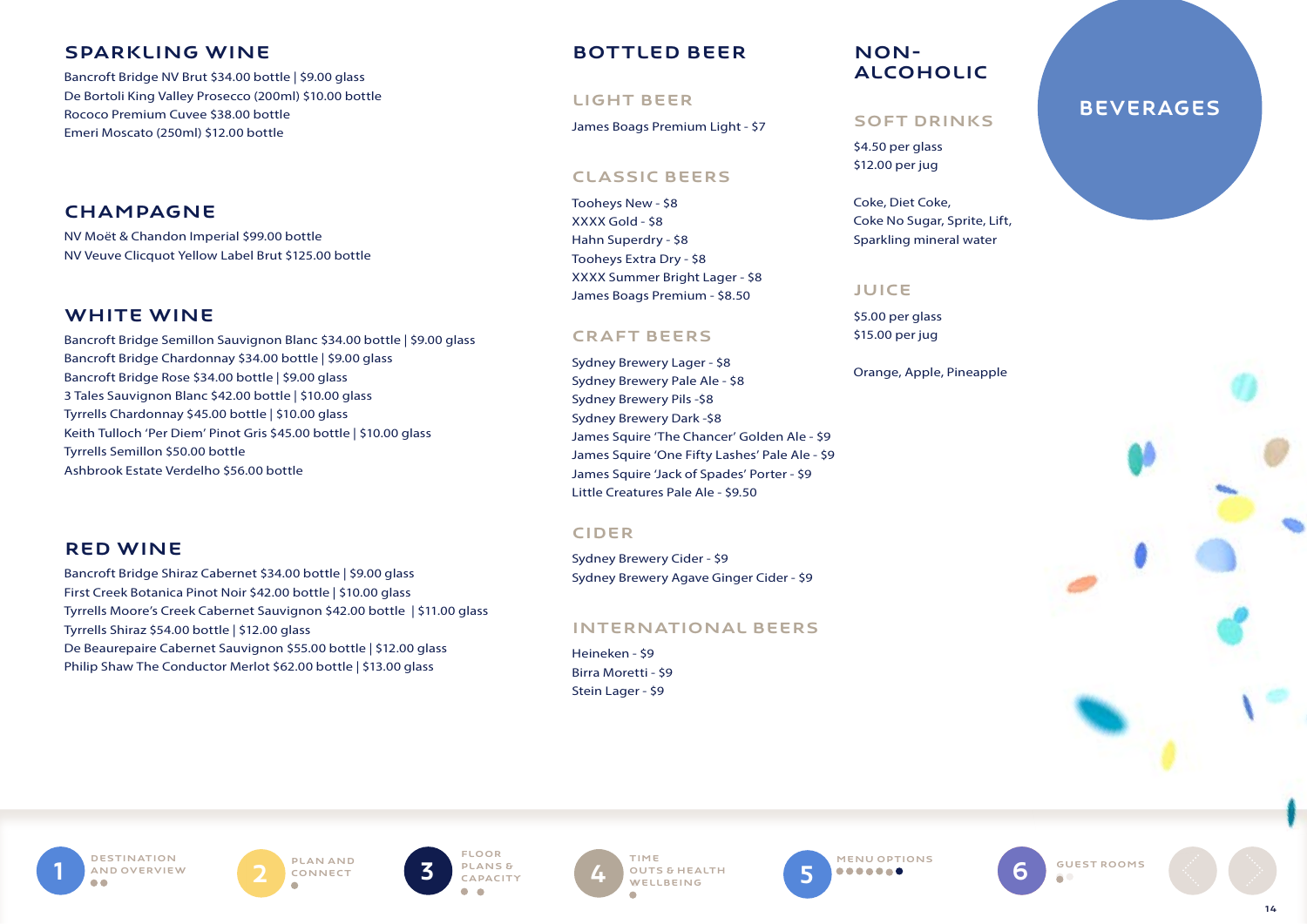

# ACCOMMODATION

The hotel's 88 contemporary guest rooms are all designed with spaciousness and easy living in mind. Many of the rooms also offer views of Australia's east coast and Newcastle Harbour that make staying at Novotel Newcastle Beach a dream.

#### Room Facilities

- Spacious, generously
- proportioned guestrooms
- Individually controlled airconditioning
- Cable TV
- Movies on demand
- Alarm/Clock radio
- High-speed broadband internet
- Writing desk
- Tea and coffee making facilities
- Mini bar
- Iron and ironing board
- Hairdryer
- In-room safe

#### Room Categories

- Standard Room
- Superior Room
- Superior Harbour View Room
- Family Room with Dining Table
- Family Room with Bath

# Guest Services • Concierge

- Laundry and dry cleaning service
- 24-hour reception

#### Food and Beverage

- Bistro Dalby, indoor and outdoor dining
- Lobby bar
- 24-hour in-room dining
- In-Balance healthy choice menu items

#### Leisure Facilities

- Gymnasium
- Spa
- Steam room

**DESTINATION** AND OVERVIEW DESTINATION<br>AND OVERVIEW 2 CONNECT

PLAN AND<br>CONNECT



**4** OUTS & HEALTH **5** MENU OPTIONS **WELLBEING** 

5

6 GUEST ROOMS